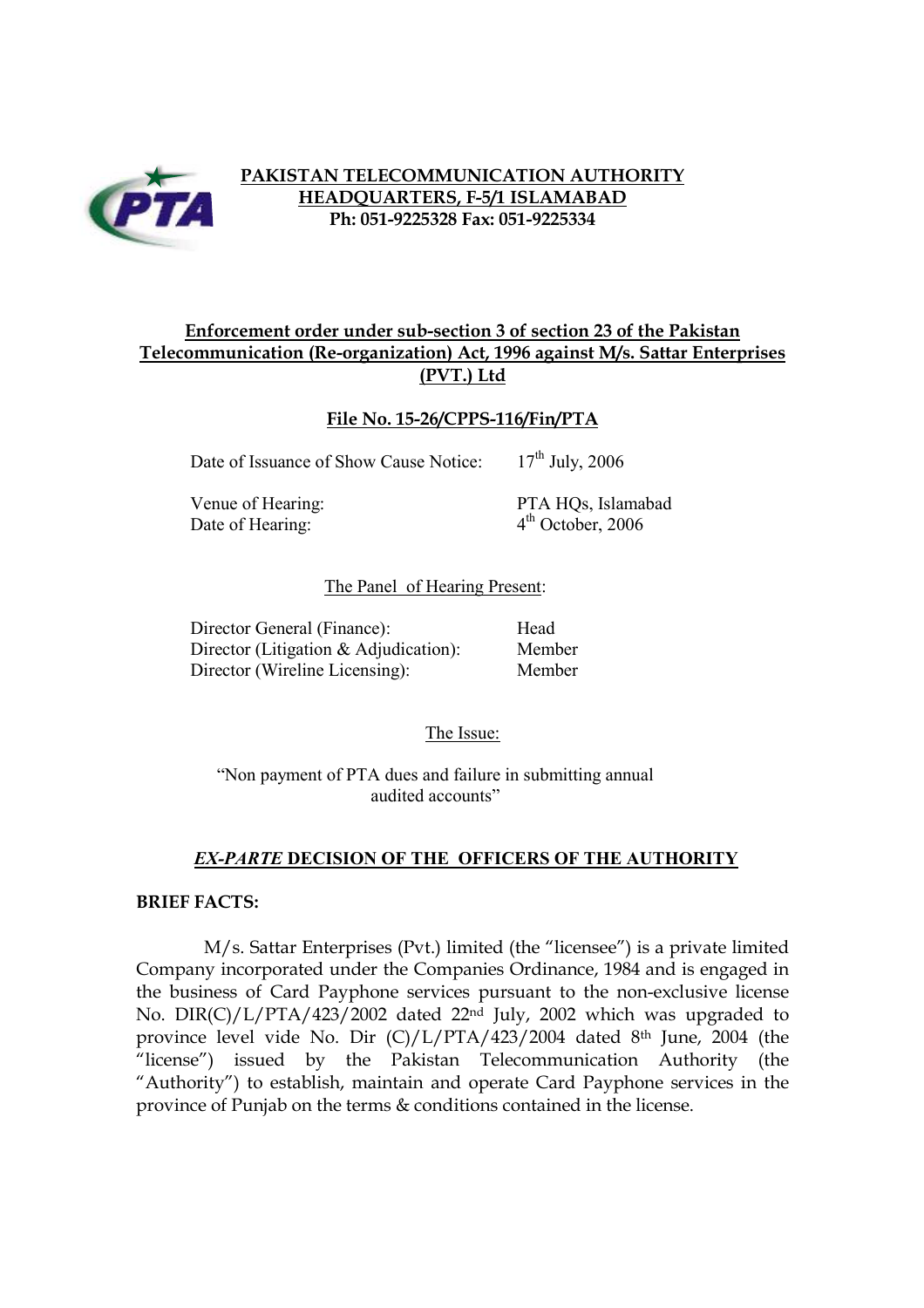2. The licensee defaulted in payment of PTA dues for the years ended 30<sup>th</sup> June, 2004 amounting to Rs.50,000/- as well as not provided its annual audited accounts for the period ended 30th June, 2005. In this regard the licensee was requested repeatedly by PTA but in vain. Hence, a Show Cause Notice (the "Notice") dated 17th July, 2006 was issued to the licensee under section 23 of the Act and the licensee was required to comply the same within seven days and also submit written reply to the Notice within thirty (30) days of the issuance of the Notice and explain as to why the license should not be suspended, terminated or any other enforcement order should not be passed under section 23 of the Act against the licensee. But the aforesaid Notice was received back undelivered, therefore, the said Notice was uploaded on PTA website but no response received in the statutory period. As the Notice was sent at the addresses available in record as well as uploaded on PTA website but the said Notice was either received back undelivered or remain no responded. Therefore Hearing Notice dated 22nd September, 2006 was issued at the addresses of the company and to all Directors of the company whereby informed the licensee to attend the hearing dated 4<sup>th</sup> October, 2006. This time notices were not received back undelivered, hence presumed that these notices have been served to the company and its Directors. Neither the licensee nor any of its Directors attended the aforementioned hearing on the fixed date.

3. Therefore, the Panel has no option but to decide the matter *ex-parte* on the basis of available record.

(a). The licensee was obliged under conditions 3.1 and 3.2 of the license and sub-regulation (2), (3), (4) and (5) of Regulation 7 of Card payphone Regulations, 2004 to pay annual license fee to the Authority within 120 days from the close of financial year which licensee failed to comply.

(b) The Authority has been making repeated requests to the licensee vide various letters including dated 15<sup>th</sup> December, 2004, 1<sup>st</sup> June, 2005, 30<sup>th</sup> June, 2005, 15th July, 2005, 23rd August, 2005, and 12th September, 2005 whereby required the licensee to make the payments and submit annual audited accounts, but the licensee never responded to these letters nor deposited PTA dues which constitute sheer disregard to the writ of the Authority. In this regard PTA also arranged meetings on 1st February, 2006 and 15th February, 2006 vide PTA letters dated 20th January, 2006 and 2nd February, 2006 respectively but the licensee did not turn up to attend the meetings. Record reveals that PTA has made its reasonable efforts to contact the licensee, but failed to contact.

(c). Foregoing factors led the panel to believe that the Licensee is not traceable who has probably closed its operations or offices without informing the Authority. The Notices issued to licensee have been received back undelivered, whereas hearing notices have been served on the Directors of the company but